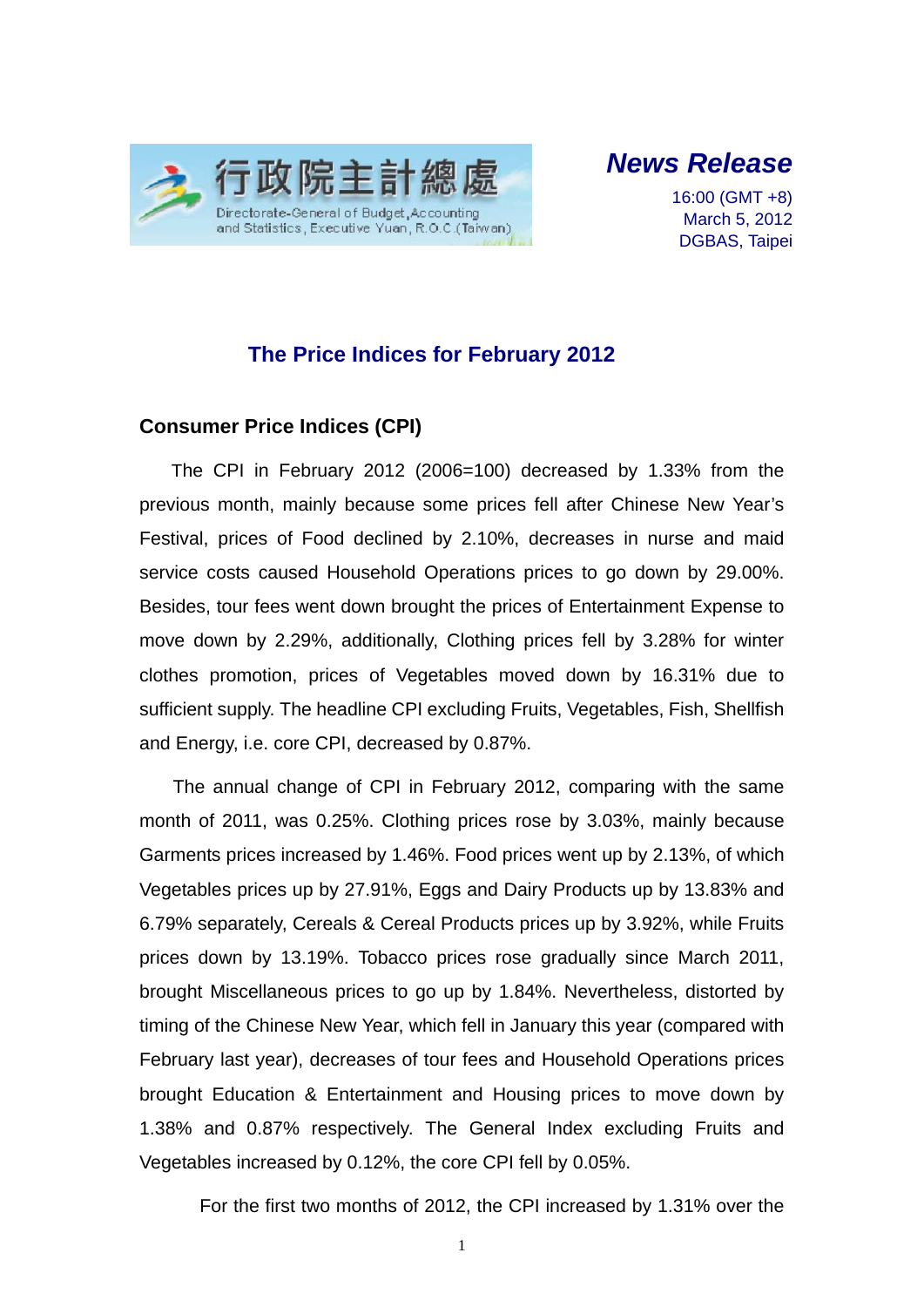same period of the previous year, Commodity prices went up by 2.45% and Service prices moved up by 0.39%. The core CPI rose by 0.90%.



#### **CPI for Households in Different Disposable Income Groups**

For the first two months of 2012, the CPI for Lowest 20% Disposable Income Group and CPI for Middle 60% Disposable Income Group increased by 1.61% and 1.40% respectively, comparing with the same period of 2011, furthermore, CPI for Highest 20% Disposable Income Group rose by 1.32%.

#### **Wholesale Price Indices (WPI)**

The WPI in February 2012 decreasing by 0.10% from the previous month, due mainly to 1.69% appreciation of New Taiwan Dollar to U.S. Dollar. Nevertheless, prices of Crude Petroleum & Natural Gas, Chemical Material and Petroleum & Coal Products moved up by 3.10%, 2.11% and 1.62% separately. The WPI for Domestic Sales Excluding Imports increased by 0.33%. Import price index up by 0.10%, while Export price index down by 0.74%.

The annual change of WPI in February 2012, comparing with the same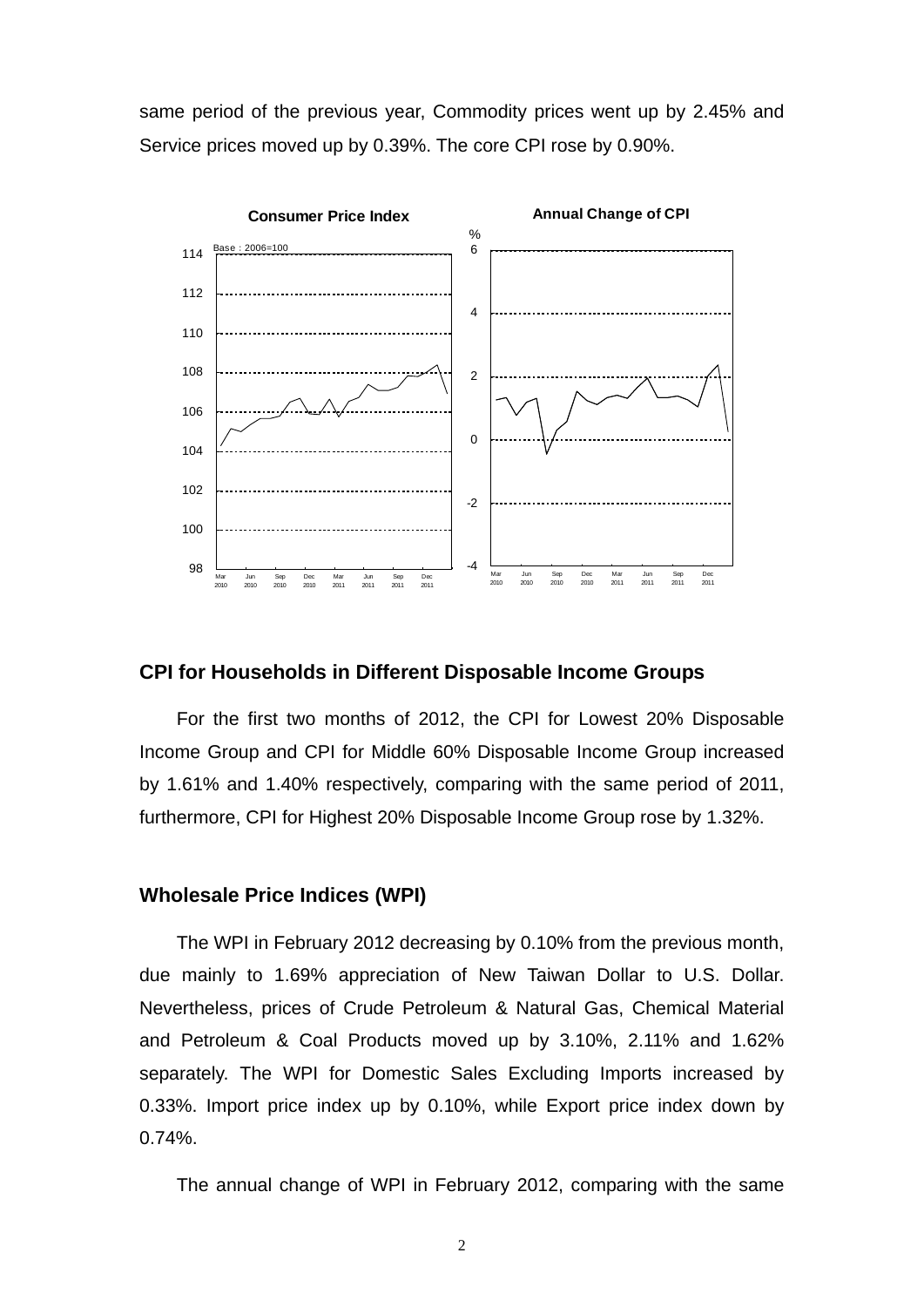month of 2011, was 1.92%. Mainly because prices of Fishery Products rose by 24.38%, in addition, Crude Petroleum & Natural Gas, Petroleum & Coal Products and Machinery & Equipment went up by 19.23%, 11.18% and 5.21% respectively. Nevertheless, prices of Basic Metal decreased by 7.40%. The WPI for Domestic Sales Excluding Imports fell by 0.25%. Import price index and Export price index went up by 4.30% and 1.50% individually.

For the first two months of 2012, the WPI increased by 3.14% compared with the same period of the previous year, of which the Import price index rose by 5.95% and Export price index up by 3.04%.



#### **Statistical Tables**

Table1 The Changes of Consumer Price Indices Table2 The Changes of Wholesale Price Indices Table3 The Changes of Import Price Indices Table4 The Changes of Export Price Indices

#### **For Further Information:**

*Statistics Database:* http://eng.stat.gov.tw/ *DGBAS* news releases on the Internet: http://eng.dgbas.gov.tw/

*Tel:* +886-2-23803449; *Fax:* +886-2-23803465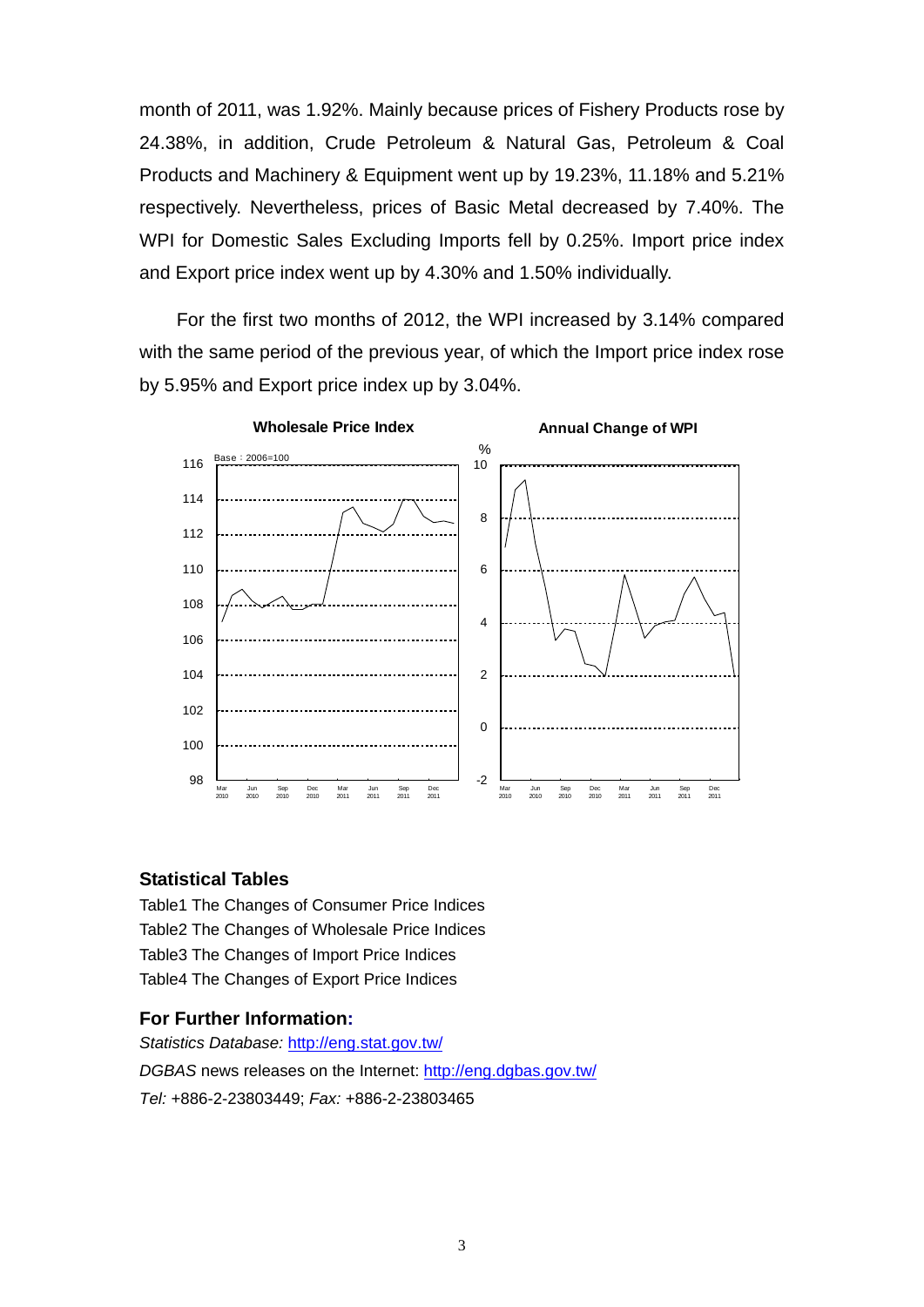| Table 1 The Changes of Consumer Price Indices |  |
|-----------------------------------------------|--|
| Feb. 2012                                     |  |

|                                                     | Weight          | Index of         |                 | Compared Compared | The First Two                    |
|-----------------------------------------------------|-----------------|------------------|-----------------|-------------------|----------------------------------|
|                                                     | $(\%0)$         | Feb. 2012        | with            | with the          | Months of 2012                   |
|                                                     |                 | $(2006=100)$     | Previous        | Same              |                                  |
| Groups                                              |                 |                  | Month           | Month of          | Compared with<br>the Same Period |
|                                                     |                 |                  |                 |                   |                                  |
|                                                     |                 |                  | (%)             | Previous          | of Previous Year                 |
|                                                     |                 |                  |                 | Year $(\%)$       | (% )                             |
| General Index                                       | 1,000.00        | 106.92           | $-1.33$         | 0.25              | 1.31                             |
| <b>Basic Group</b>                                  |                 |                  |                 |                   |                                  |
| 1. Food                                             | 260.82          | 115.16           | $-2.10$         | 2.13              | 3.33                             |
| Cereals & Cereal Products                           | 19.72           | 122.40           | 0.77            | 3.92              | 3.96                             |
| Meat                                                | 23.08           | 124.20           | $-1.11$         | $-2.48$           | $-0.69$                          |
| Eggs                                                | 2.00            | 138.20           | $-3.95$         | 13.83             | 14.27                            |
| Fish & Shellfish                                    | 16.71           | 145.85           | $-2.90$         | 0.08              | 1.98                             |
| Vegetables                                          | 24.81           | 100.49           | $-16.31$        | 27.91             | 35.23                            |
| Fruits                                              | 27.59           | 93.60            | $-5.46$         | $-13.19$          | $-10.28$                         |
| Dairy Products                                      | 10.51           | 134.83           | 0.10            | 6.79              | 7.05                             |
| Edible Oil                                          | 1.70            | 146.85           | 0.78            | 4.12              | 4.01                             |
| 2. Clothing                                         | 41.72           | 106.62           | $-3.28$         | 3.03              | 3.01                             |
| Garments                                            | 26.97           | 101.31           | $-5.69$         | 1.46              | 1.81                             |
| 3. Housing                                          | 279.47          | 103.41           | $-1.74$         | $-0.87$           | 0.98                             |
| <b>Residential Rent</b>                             | 185.40          | 101.26           | 0.04            | 0.44              | 0.40                             |
| Maintenance & Repairs                               | 14.78           | 110.51           | 0.14            | 2.09              | 2.20                             |
| Household Appliances                                | 27.89           | 107.28           | 0.65            | 1.85              | 2.09                             |
| Household Operations <sup>1</sup>                   | 14.53           | 96.30            | $-29.00$        | $-28.12$          | 0.50                             |
| Water, Electricity & Gas Supply                     | 36.87           | 111.68           | 0.91            | 3.34              | 2.65                             |
| Gas                                                 | 9.70            | 135.59           | 2.91            | 11.19             | 8.85                             |
| 4. Transportation & Communication                   | 140.42          | 103.36           | 0.02            | $-1.08$           | $-0.97$                          |
| Fuels & Lubricants                                  | 32.55           | 119.53           | 1.10            | 0.78              | 0.16                             |
| <b>Transportation Fees</b>                          | 20.86           | 103.46           | $-3.10$         | $-1.85$           | 0.32                             |
| <b>Communication Fee</b>                            | 31.77           | 85.79            | $-0.12$         | $-7.51$           | $-7.52$                          |
| 5. Medicines & Medical Care                         | 47.41           | 109.58           | $-0.20$         | 0.91              | 1.10                             |
| Medicines & Health Food                             | 10.62           | 130.51           | $-0.55$         | 1.34              | 1.78                             |
| 6. Education & Entertainment                        | 171.48          | 100.17           | $-0.91$         | $-1.38$           | $-0.38$                          |
| <b>Educational Expense</b>                          | 111.25          | 98.12            | $-0.09$         | $-0.18$           | $-0.03$                          |
| Entertainment Expense                               | 60.22           | 103.88<br>112.08 | $-2.29$         | $-3.38$           | $-0.98$                          |
| 7. Miscellaneous                                    | 58.68<br>14.65  | 134.02           | 0.58<br>0.40    | 1.84<br>2.83      | 2.28                             |
| Tobacco & Betelnut<br><b>Personal Care Services</b> | 14.78           | 99.76            | $-0.04$         | $-0.45$           | 3.21<br>2.30                     |
| Commodity and Service Groups                        |                 |                  |                 |                   |                                  |
| 1. Commodity                                        | 437.11          | 110.40           | $-1.33$         | 1.85              | 2.45                             |
| (Excluding Food)                                    | 264.95          | 106.80           | 0.05            | 1.62              | 1.38                             |
| Non-durable Consumer Goods                          | 299.12          | 115.98           | $-1.53$         | 2.13              | 2.99                             |
| (Excluding Food)                                    | 126.96          | 116.28           | 0.84            | 2.05              | 1.66                             |
| Semi-durable Consumer Goods                         | 62.85           | 103.15           | $-2.26$         | 1.52              | 1.53                             |
| Durable Consumer Goods                              | 75.14           | 92.65            | 0.58            | 0.78              | 0.62                             |
| 2. Service                                          | 562.89          | 103.98           | $-1.33$         | $-1.02$           | 0.39                             |
| Food                                                | 88.66           | 113.89           | 0.15            | 2.00              | 2.07                             |
| Housing                                             | 209.54          | 100.92           | $-2.62$         | $-2.18$           | 0.40                             |
| Transportation & Communication                      | 76.99           | 97.47            | $-0.86$         | $-2.94$           | $-2.37$                          |
| <b>Medical Care</b>                                 | 33.02           | 103.89           | $-0.05$         | 0.65              | 0.75                             |
| Education & Entertainment                           | 129.64<br>23.83 | 107.16<br>100.41 | $-1.19$<br>0.13 | $-0.99$<br>0.47   | 0.33<br>2.12                     |
| Miscellaneous<br>Special Groups                     |                 |                  |                 |                   |                                  |
| General Index Excluding Fruits & Vegetables         | 947.60          | 107.46           | $-0.78$         | 0.12              | 0.97                             |
| General Index Excluding Food                        | 739.18          | 103.91           | $-1.02$         | $-0.46$           | 0.53                             |
| General Index Excluding Fruits, Vegetables,         |                 |                  |                 |                   |                                  |
| Fish, Shellfish & Energy                            | 866.64          | 106.07           | $-0.87$         | $-0.05$           | 0.90                             |

Note: 1.includes nannies, housecleaning expenses and services paid for keeping household running efficiently. 2.All data are subject to revision 3 months after original publication due to late reports and corrections by respondents.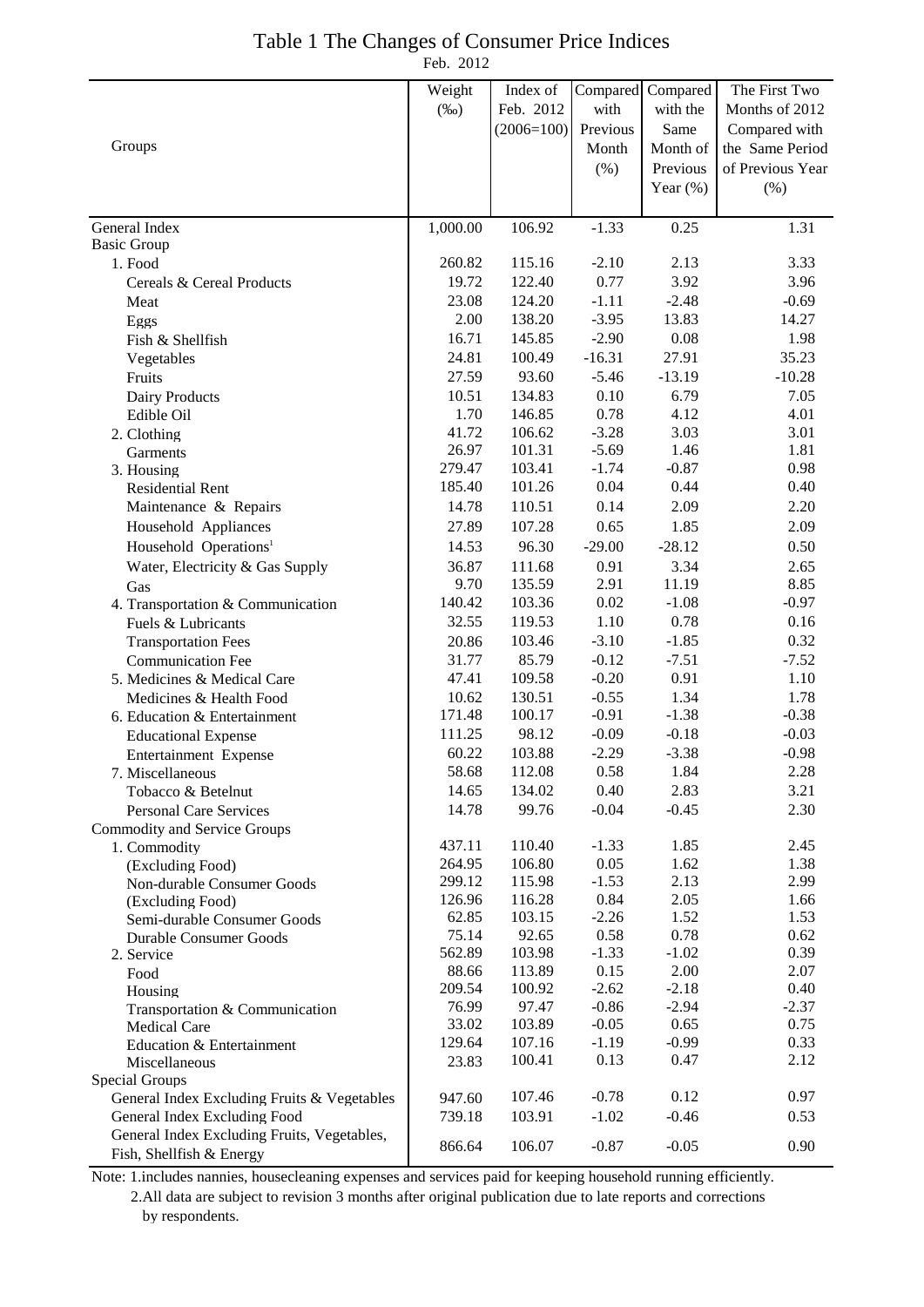#### Table 2 The Changes of Wholesale Price Indices Feb. 2012

| Groups                                           | Weight  | Index of Feb. | Compared | Compared    | The First Two    |
|--------------------------------------------------|---------|---------------|----------|-------------|------------------|
|                                                  | $(\%0)$ | 2012          | with     | with the    | Months of 2012   |
|                                                  |         | $(2006=100)$  | Previous | Same        | Compared with    |
|                                                  |         |               | Month    | Month of    | the Same Period  |
|                                                  |         |               | (% )     | Previous    | of Previous Year |
|                                                  |         |               |          | Year $(\%)$ | (% )             |
| General Index                                    | 1000.00 | 112.66        | $-0.10$  | 1.92        | 3.14             |
| <b>Domestic Sales Excluding Imports</b>          | 307.86  | 115.95        | 0.33     | $-0.25$     | 0.19             |
| Imports                                          | 327.09  | 125.41        | 0.10     | 4.30        | 5.95             |
| Exports                                          | 365.05  | 96.81         | $-0.74$  | 1.50        | 3.04             |
| <b>Basic Group</b>                               |         |               |          |             |                  |
| 1. Agriculture, Forestry, Fishing & Animal       |         |               |          |             |                  |
| <b>Husbandry Products</b>                        | 27.15   | 140.09        | $-4.00$  | 4.37        | 7.20             |
| (1) Farm Products                                | 12.87   | 121.39        | $-4.53$  | $-3.17$     | $-0.06$          |
| (2) Poultry & Livestock Products                 | 6.60    | 131.11        | $-5.51$  | $-4.44$     | $-2.39$          |
| (3) Forest Products                              | 0.41    | 102.79        | $-1.65$  | $-14.11$    | $-12.05$         |
| (4) Fishery Products                             | 7.27    | 181.72        | $-2.40$  | 24.38       | 27.66            |
| 2. Quarrying & Mineral Products                  | 57.59   | 178.03        | 2.51     | 15.79       | 17.70            |
| (1) Crude Petroleum & Natural Gas                | 45.78   | 174.44        | 3.10     | 19.23       | 22.04            |
| (2) Sand, Stone & Clay Quarrying                 | 2.56    | 101.74        | $-0.06$  | 2.58        | 2.69             |
| (3) Other Mineral Products                       | 9.25    | 222.12        | 0.69     | 5.99        | 5.62             |
| 3. Manufacturing Products                        | 890.99  | 106.36        | $-0.23$  | 0.48        | 1.65             |
| $(1)$ Foods                                      | 18.50   | 132.99        | $-0.14$  | $-0.55$     | 0.69             |
| (2) Beverages                                    | 5.34    | 104.08        | $-0.12$  | 1.89        | 2.04             |
| (3) Tobaccos                                     | 2.49    | 126.73        | $0.00\,$ | 5.86        | 5.90             |
| (4) Textile Products                             | 21.67   | 128.62        | $-0.74$  | $-5.38$     | $-2.43$          |
| (5) Wearing Apparel & Clothing Accessories       | 4.65    | 103.63        | $-1.30$  | 6.86        | 8.45             |
| (6) Leather, Fur & Related Products              | 4.97    | 115.86        | $-0.18$  | 6.89        | 7.62             |
| (7) Wood & Bamboo Products                       | 2.15    | 114.03        | $-1.42$  | 1.18        | 2.28             |
| (8) Pulp, Paper, Paper Products & Printed Matter | 15.11   | 115.16        | $-0.42$  | $-5.04$     | $-4.60$          |
| (9) Petroleum & Coal Products                    | 54.63   | 148.00        | 1.62     | 11.18       | 12.16            |
| (10)Chemical Material                            | 91.92   | 127.89        | 2.11     | $-2.42$     | $-0.89$          |
| (11) Chemical Products & Medical Goods           | 28.00   | 111.50        | $-0.77$  | 1.12        | 2.13             |
| (12) Rubber & Plastic Products                   | 22.42   | 117.47        | $-0.31$  | 3.94        | 4.65             |
| (13) Non-metallic Mineral Products               | 13.93   | 105.18        | $-0.80$  | 0.03        | 0.66             |
| (14) Basic Metal                                 | 84.77   | 116.93        | $-0.23$  | $-7.40$     | $-5.90$          |
| (15) Fabricated Metal Products                   | 42.26   | 111.03        | $-0.34$  | $-1.78$     | $-0.52$          |
| (16) Electronic Parts & Components               | 261.17  | 74.75         | $-1.02$  | 0.99        | 1.87             |
| (17) Computer, Electronic & Optical Products     | 64.22   | 77.44         | $-1.16$  | 3.31        | 4.13             |
| (18) Electrical Equipment                        | 34.70   | 109.51        | $-0.30$  | $-1.04$     | $-0.22$          |
| (19) Machinery & Equipment                       | 67.61   | 114.21        | $-1.84$  | 5.21        | 6.58             |
| (20) Transport Equipment & Parts                 | 34.78   | 110.81        | $-0.60$  | 2.16        | 2.89             |
| (21) Furniture & Fixtures                        | 5.20    | 110.39        | $-1.46$  | 4.69        | 6.19             |
| (22) Miscellaneous Products                      | 10.51   | 110.92        | $-1.49$  | 2.19        | 4.03             |
| 4. Water Supply, Electricity & Gas               | 24.28   | 127.29        | 0.79     | 1.64        | 0.91             |
| By Stage of Processing                           |         |               |          |             |                  |
| 1.Raw Materials                                  | 138.48  | 160.96        | 1.69     | 5.94        | 7.80             |
| 2. Intermediate Materials                        | 356.29  | 112.07        | 0.03     | $-0.20$     | 0.53             |
| 3. Finished Goods                                | 140.17  | 111.66        | $-1.30$  | 3.01        | 3.98             |
| (1) Capital Goods                                | 53.38   | 110.96        | $-1.53$  | 4.47        | 5.60             |
| (2) Consumer Goods                               | 86.79   | 111.59        | $-1.16$  | 2.12        | 3.00             |
| Special Groups                                   |         |               |          |             |                  |
| <b>Domestic Sales</b>                            | 634.95  | 120.54        | 0.21     | 2.12        | 3.18             |
| <b>Domestic Products</b>                         | 672.91  | 106.37        | $-0.20$  | 0.61        | 1.59             |
| Non-Heavy Chemical Industrial Products           | 166.01  | 115.46        | $-0.65$  | $-0.23$     | 1.03             |
| Heavy Chemical Industrial Products               | 724.98  | 104.30        | $-0.13$  | 0.67        | 1.81             |

Note: All data are subject to revision 3 months after original publication due to late reports and corrections by respondents.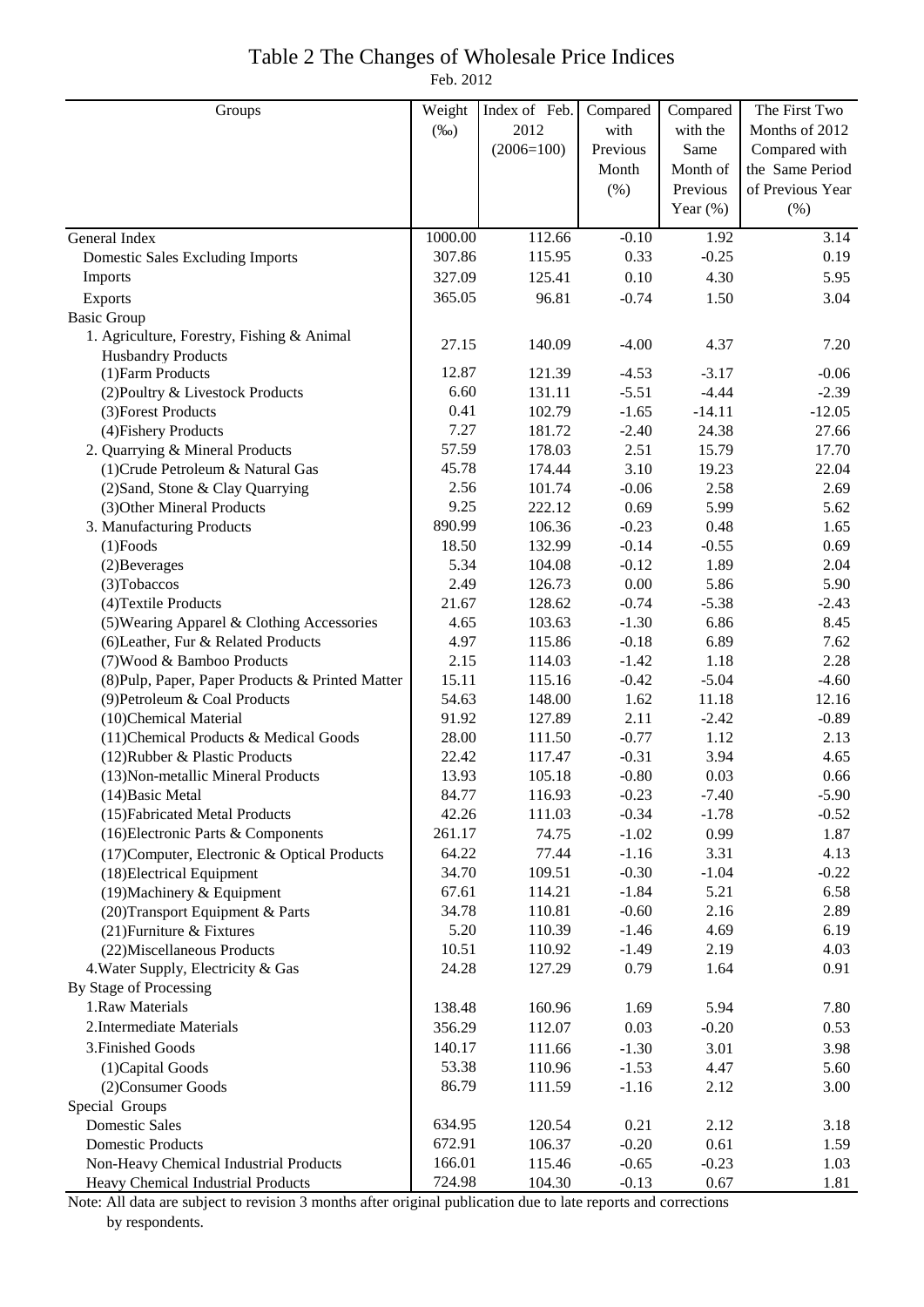# Table 3 The Changes of Import Price Indices

Feb. 2012

|                                                       | Weight<br>$(\%0)$ | Index of<br>Feb. 2012<br>$(2006=100)$ | Compared<br>with<br>Previous | Compared<br>with the<br>Same        | The First<br>Two Months<br>of 2012                                |
|-------------------------------------------------------|-------------------|---------------------------------------|------------------------------|-------------------------------------|-------------------------------------------------------------------|
| Groups                                                |                   |                                       | Month<br>(% )                | Month of<br>Previous<br>Year $(\%)$ | Compared<br>with the<br>Same Period<br>of Previous<br>Year $(\%)$ |
|                                                       |                   |                                       |                              |                                     |                                                                   |
| Basic Group (on N.T.D. Basis)                         |                   |                                       |                              |                                     |                                                                   |
| General Index                                         | 1,000.00          | 125.41                                | 0.10                         | 4.30                                | 5.95                                                              |
| 1. Animal, Vegetable Products & Prepared<br>Foods     | 34.64             | 148.99                                | $-0.22$                      | $-3.00$                             | $-0.63$                                                           |
| 2. Mineral Products & Nonmetallic Mineral<br>Products | 208.51            | 178.51                                | 2.43                         | 15.02                               | 16.94                                                             |
| 3. Textiles & Textile Articles                        | 13.85             | 137.82                                | $-1.96$                      | $-13.77$                            | $-8.29$                                                           |
| 4. Wood, Paper, Pulp & Articles Thereof               | 17.93             | 111.32                                | $-0.99$                      | $-5.44$                             | $-4.38$                                                           |
| 5. Chemicals, Plastics, Rubber & Articles<br>Thereof  | 147.68            | 122.20                                | 0.20                         | 2.05                                | 3.74                                                              |
| 6. Primary Metals & Articles Thereof                  | 118.38            | 116.85                                | $-0.75$                      | $-8.28$                             | $-6.35$                                                           |
| 7. Machinery, Optical & Precision Instruments         | 166.28            | 114.72                                | $-2.03$                      | 4.89                                | 6.33                                                              |
| 8. Electronic Machinery                               | 258.41            | 82.08                                 | $-0.82$                      | 3.49                                | 4.36                                                              |
| 9. Transportation Equipment & Parts                   | 21.11             | 126.20                                | $-1.93$                      | 2.74                                | 4.79                                                              |
| 10. Miscellaneous Products                            | 13.21             | 121.15                                | 0.17                         | 0.61                                | 1.08                                                              |
| Basic Group (on U.S.D. Basis)                         |                   |                                       |                              |                                     |                                                                   |
| General Index                                         | 1,000.00          | 138.12                                | 1.78                         | 3.52                                | 3.92                                                              |
| 1. Animal, Vegetable Products & Prepared<br>Foods     | 34.64             | 164.11                                | 1.47                         | $-3.73$                             | $-2.54$                                                           |
| 2. Mineral Products & Nonmetallic Mineral<br>Products | 208.51            | 196.52                                | 4.16                         | 14.16                               | 14.70                                                             |
| 3. Textiles & Textile Articles                        | 13.85             | 151.77                                | $-0.30$                      | $-14.41$                            | $-10.05$                                                          |
| 4. Wood, Paper, Pulp & Articles Thereof               | 17.93             | 122.61                                | 0.69                         | $-6.14$                             | $-6.23$                                                           |
| 5. Chemicals, Plastics, Rubber & Articles<br>Thereof  | 147.68            | 134.60                                | 1.88                         | 1.28                                | 1.75                                                              |
| 6. Primary Metals & Articles Thereof                  | 118.38            | 128.78                                | 0.92                         | $-8.97$                             | $-8.15$                                                           |
| 7. Machinery, Optical & Precision Instruments         | 166.28            | 126.32                                | $-0.38$                      | 4.11                                | 4.28                                                              |
| 8. Electronic Machinery                               | 258.41            | 90.39                                 | 0.85                         | 2.72                                | 2.35                                                              |
| 9. Transportation Equipment & Parts                   | 21.11             | 138.97                                | $-0.27$                      | 1.99                                | 2.77                                                              |
| 10. Miscellaneous Products                            | 13.21             | 133.41                                | 1.86                         | $-0.13$                             | $-0.87$                                                           |

Note: All data are subject to revision 3 months after original publication due to late reports and corrections by respondents.